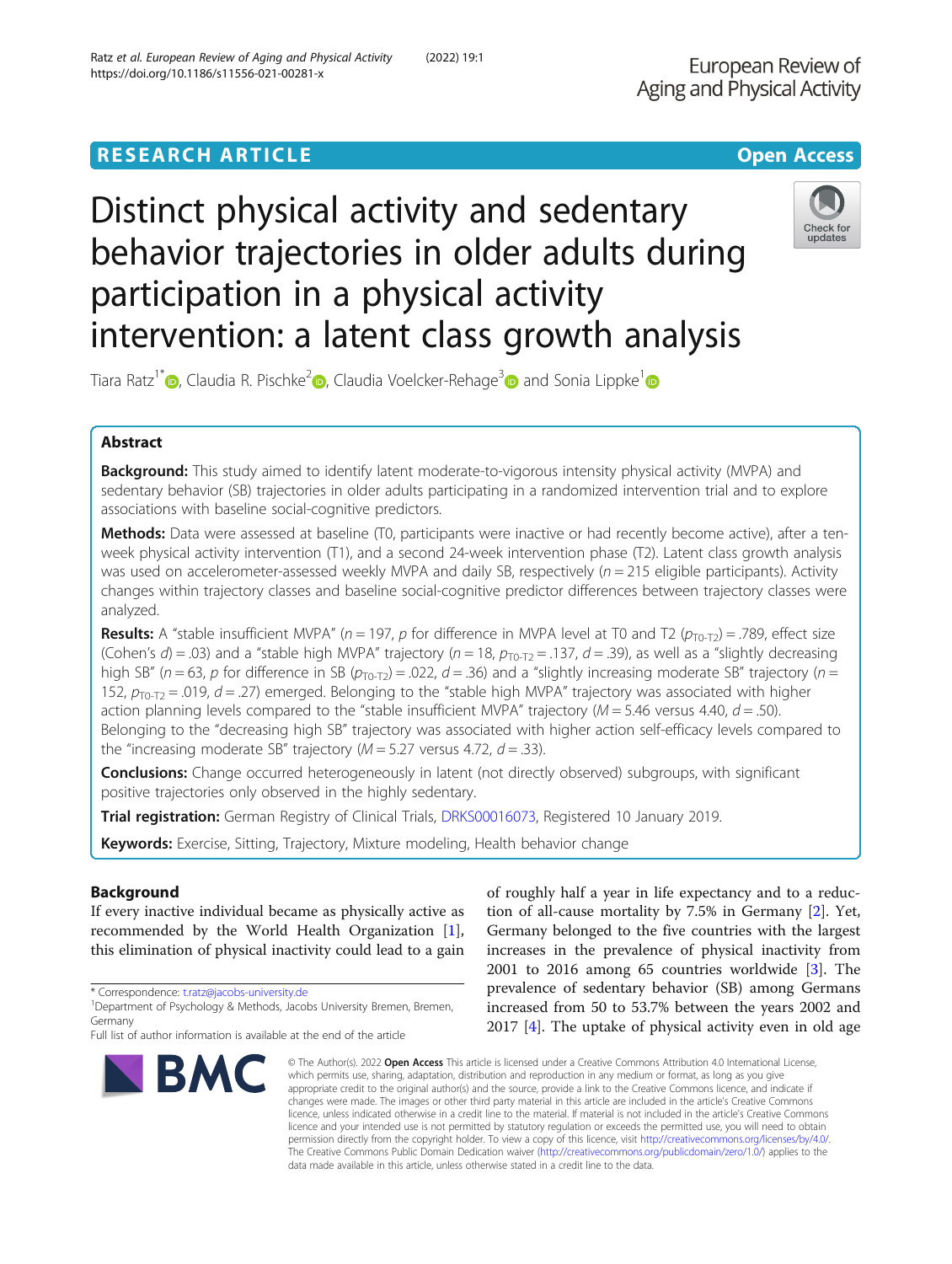is beneficial to health [\[5](#page-9-0), [6\]](#page-9-0). Physical activity interventions targeting older adults have been shown to be effective [\[7](#page-9-0), [8\]](#page-9-0), but evidence regarding their effectiveness for behavior change maintenance is inconclusive [[9,](#page-9-0) [10](#page-9-0)]. This article's objective is to investigate heterogenous change trajectories in German older adults as a potential cause for inconclusive results regarding behavior change maintenance.

In health behavior change interventions, not every individual might follow the same change trajectory and the utility of particular behavior change techniques may vary across individuals. Theories such as the transtheoretical model  $[11, 12]$  $[11, 12]$  $[11, 12]$  $[11, 12]$  $[11, 12]$  and the health action process approach (HAPA) [[13](#page-9-0), [14](#page-9-0)] suggest that individuals with differing preconditions or characteristics move differently through stages of behavior change. These characteristics are known as social-cognitive predictors. Participants of physical activity intervention studies may consist of subgroups. For example, some may experience an increasing change trajectory and demonstrate high levels of maintenance self-efficacy (the perceived capacity of overcoming barriers to perform physical activity) or action planning (the ability to identify cues relating to when, where and how to be physically active). Others might keep their physical activity level constant or become less active and possibly demonstrate low levels of action self-efficacy (the perceived capacity of performing physical activity) [[15\]](#page-9-0). Examining the existence of latent (i.e., unobserved) change trajectory subgroups could improve the understanding of heterogeneous behavior change occurring in interventions. This knowledge may assist future studies in more targeted recruitment efforts and in identifying components of behavior change interventions required to improve effectiveness and maintenance, especially for subgroups belonging to low or decreasing physical activity trajectories [[16](#page-9-0)].

The analysis technique longitudinal mixture modeling aims to identify latent homogenous subgroups with similar change or trajectory patterns [\[17,](#page-9-0) [18](#page-9-0)]. Studies adopting this so-called person-centered approach show that individuals differ in their long-term physical activity change trajectories [[19](#page-9-0)–[21](#page-9-0)]. That is, over the course of multiple years, distinct change trajectories can be observed. However, the evidence on differing *short-term* physical activity change trajectories in intervention studies spanning over a maximum of one year is scarce. A study on physical activity promotion in the office-setting over the course of one year identified three distinct change trajectories: a decrease from a high level, a stable moderate level, and an increase from a low level of physical activity [\[16](#page-9-0)]. A recent study on young adults participating in a physical activity intervention trial reports four distinct trajectories over the course of one year, which they labeled normal/decrease, normal/increase,

normal/rapid increase, and high/increase [\[22\]](#page-9-0). In the early 2010's, researchers applied health behavior change theories to the prediction of latent physical activity trajectories and found associations with social-cognitive predictors [[20,](#page-9-0) [23](#page-9-0)]. To the best of the authors' knowledge, an investigation of latent short-term trajectories and associations with social-cognitive predictors in physical activity interventions was not performed for older adults, yet.

The objective of this study was to investigate latent moderate-to-vigorous intensity physical activity (MVPA) trajectories and associated factors in older adults participating in a nine-month physical activity intervention trial. The secondary objective of this study was to identify and investigate latent change trajectories regarding SB. It was hypothesized that 1) there are latent subgroups which differ by their MVPA and SB trajectory over the course of the nine-month intervention period; and 2) latent *class membership* is associated with baseline social-cognitive predictors for physical activity behavior change.

# Methods

# Procedure and participants

This study belongs to the Physical Activity and Health Equity: Primary Prevention for Healthy Ageing (AEQUIPA) prevention research network [[24](#page-9-0)] and uses data obtained in the second study phase of the PROMOTE-study  $[25]$  $[25]$ . The primary aim of the second study phase was to compare the effectiveness of two different physical activity intervention modalities (web- vs. print-based intervention) on changes in physical activity among older adults. Ethical approval for the study was obtained on July 3rd, 2018, from the Medical Association in Bremen. All study participants were fully informed about the study and provided informed consent. The data analyses reported in this paper are of exploratory nature.

A random sample of  $n = 3492$  adults aged 60 years and above residing in Bremen, Northwestern Germany, was drawn from the residents' registration office and contacted via mail. Additionally, press releases and public talks were used to recruit study participants who could contact the study team and choose to participate after receiving further information on the study. Older adults were included if they provided informed consent and were either inactive or recently active, meaning that they had not been sufficiently physically active for more than one year. Individuals with time and health constraints, as well as those not owning a mobile phone or not being able to use it regularly, were excluded. Further details on eligibility criteria were published in the study protocol [[25\]](#page-9-0). The final baseline study sample consisted of  $n =$ 242 individuals (see Additional file [1](#page-8-0) for the flow chart). Eligible older adults were randomly assigned to a print-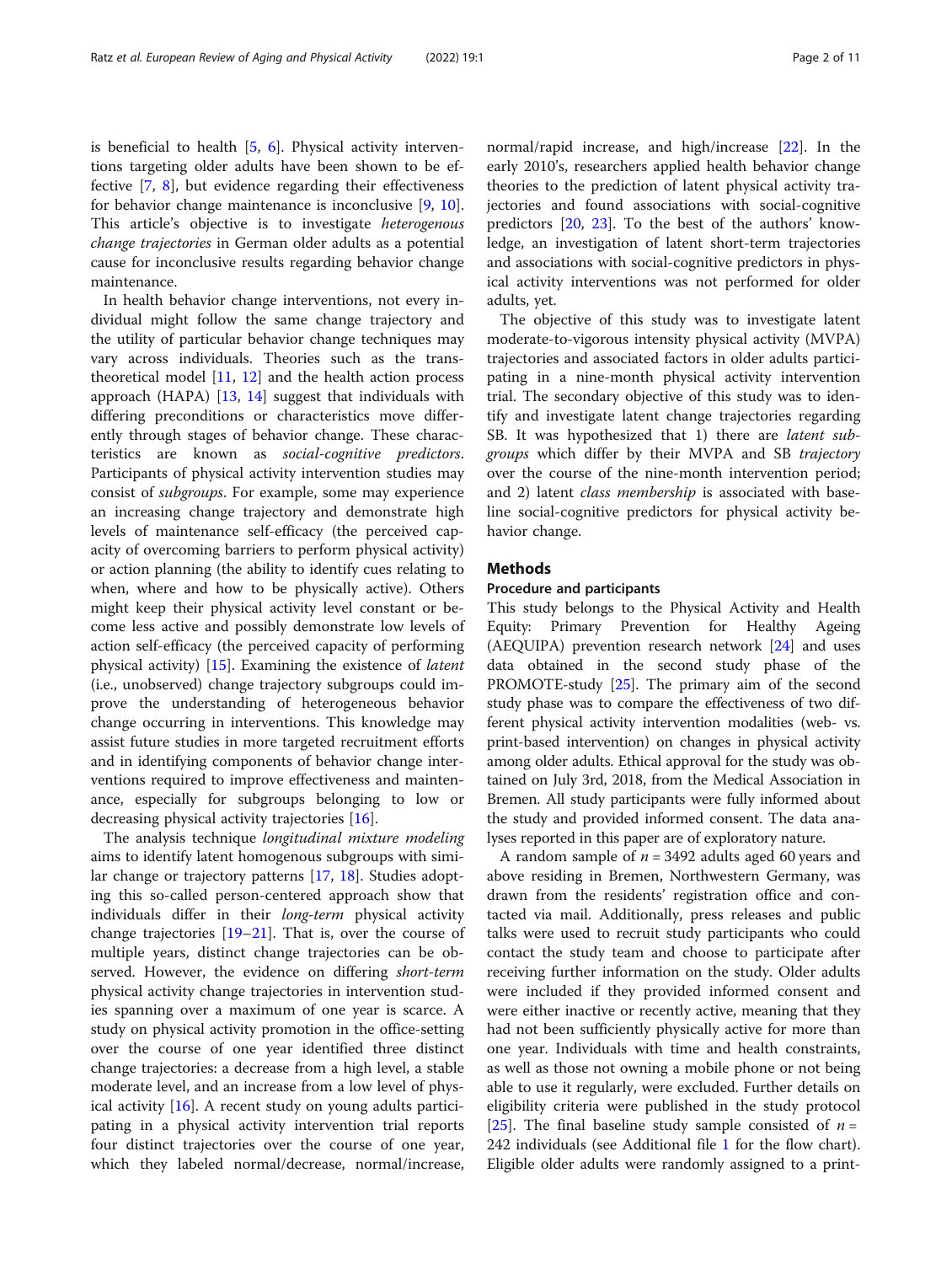based intervention or a web-based intervention during a telephone interview with a study nurse. The intervention groups were assigned to alternating weeks. During the telephone interview, participants were randomized by having them choose a weekly appointment while being blinded to the intervention condition assigned to the chosen week.

The print-based intervention group  $(n = 113)$  received physical activity recommendations based on the World Health Organization guidelines [[1\]](#page-9-0), a printed physical activity diary and a brochure with age-appropriate exercises. The web-based intervention group  $(n = 129)$  received the same program in the form of a website and an android smartphone-application. The interventions were designed to promote self-monitoring of physical activity, were based on health behavior change theory [[14,](#page-9-0) [26\]](#page-9-0) and incorporated behavior change techniques [[27\]](#page-9-0). A subgroup (30% of the web-based intervention group,  $n = 38$ ) additionally received an activity tracker (Fitbit Zip, Fitbit, San Francisco, USA), substituting the subjective self-monitoring intervention with an objective self-monitoring component. The interventions were mainly home-based but included face-to-face components. In the first intervention phase, each individual was offered to participate in ten weekly group sessions, covering 60 min of exercise training and 30 min of health education. During the second intervention phase lasting six months, four health education group sessions were offered. Older adults were not blinded to group affiliation once they were assigned to it, and neither were investigators.

Participants completed a self-administered questionnaire and wore an accelerometer for seven days during waking hours on their right hip at baseline (T0, January to April 2019), at the first follow-up (T1, April to July 2019) and at the second follow-up (T2, September 2019 to January 2020). A cognitive screening test was conducted during the first weekly group session. The dropout rate after T2 completion was 33.9% (see Additional file [1](#page-8-0) for numbers per intervention group regarding loss to follow-up).

# Measures

#### Physical activity and sedentary behavior

Physical activity and sitting time were assessed using accelerometers (GT3X+, ActiGraph, Pensacola, USA). Valid days were identified using the Actilife 6.8.0 software and R 3.6.1. Valid days were defined as having  $\geq 8$  h of valid wear-time, with no definition of maximum wear-time. Participants needed to have at least three valid days, including one weekend day. Total minutes of light (0–2690 counts per minute), moderate (2691–6166 counts per minute), and vigorous physical activity (6167–9642 counts per minute), as well as sitting time

(0–99 counts per minute) were derived by using onesecond epochs for the categorization of counts per minute according to cut-off values considering the vector magnitude  $[28]$  $[28]$ . Minutes per week were derived by dividing the total minutes spent in light, moderate or vigorous physical activity, respectively, by the days the accelerometer was worn and then multiplying the value by seven. Additionally, MVPA was derived using 2691– 9642 counts per minute and counting only the time spent in bouts of at least ten minutes according to the physical activity recommendations given in the study. The average minutes spent with SB per day were calculated by dividing the total minutes spent with SB in bouts of at least 30 min by the number of the days the accelerometer was worn.

# Baseline measures

Demographic information, including sex and date of birth, was assessed as reported in the study protocol [[25\]](#page-9-0). The International Standard of Education (ISCED) [[29\]](#page-9-0) was used to code an educational status score, which was dichotomized into "low/moderate" and "high" educational status. Need-weighted income per capita was derived according to the German Microcensus [[30\]](#page-9-0) and tertiled into "low", "moderate" and "high". Employment was dichotomized into "fully retired" and "other than fully retired". Body mass index was calculated from selfreported weight and height and dichotomized into "underweight/normal weight" and "overweight/obese". Cognitive screening was administered using the Mini Mental State Examination 2 - brief version (MMSE-2- BV) [[31](#page-9-0), [32](#page-9-0)].

Social-cognitive predictors for engaging in the recommended levels of physical activity were assessed using validated measures as reported in the study protocol [[25\]](#page-9-0) and published results of the first study phase [\[33](#page-9-0)]. Older adults were asked to rate respective statements on Likert-scales from  $1$  (= totally disagree) to  $7$  (= totally agree). For example, intention was assessed with one item which consisted of the statement "I intend to engage in moderate endurance training for at least 150 minutes per week (not tiring, slightly sweating) and strength and balance training twice a week." Furthermore, the following social-cognitive predictors were assessed: positive and negative outcome expectations (two items, respectively), self-efficacy (one item measuring action self-efficacy, two items measuring maintenance self-efficacy, and two items measuring recovery self-efficacy), action and coping planning (three items, respectively), and habit strength (two items). A detailed description of the assessed social-cognitive predictors has been provided in previous publications [[33](#page-9-0)]. Mean scores were aggregated per social-cognitive predictor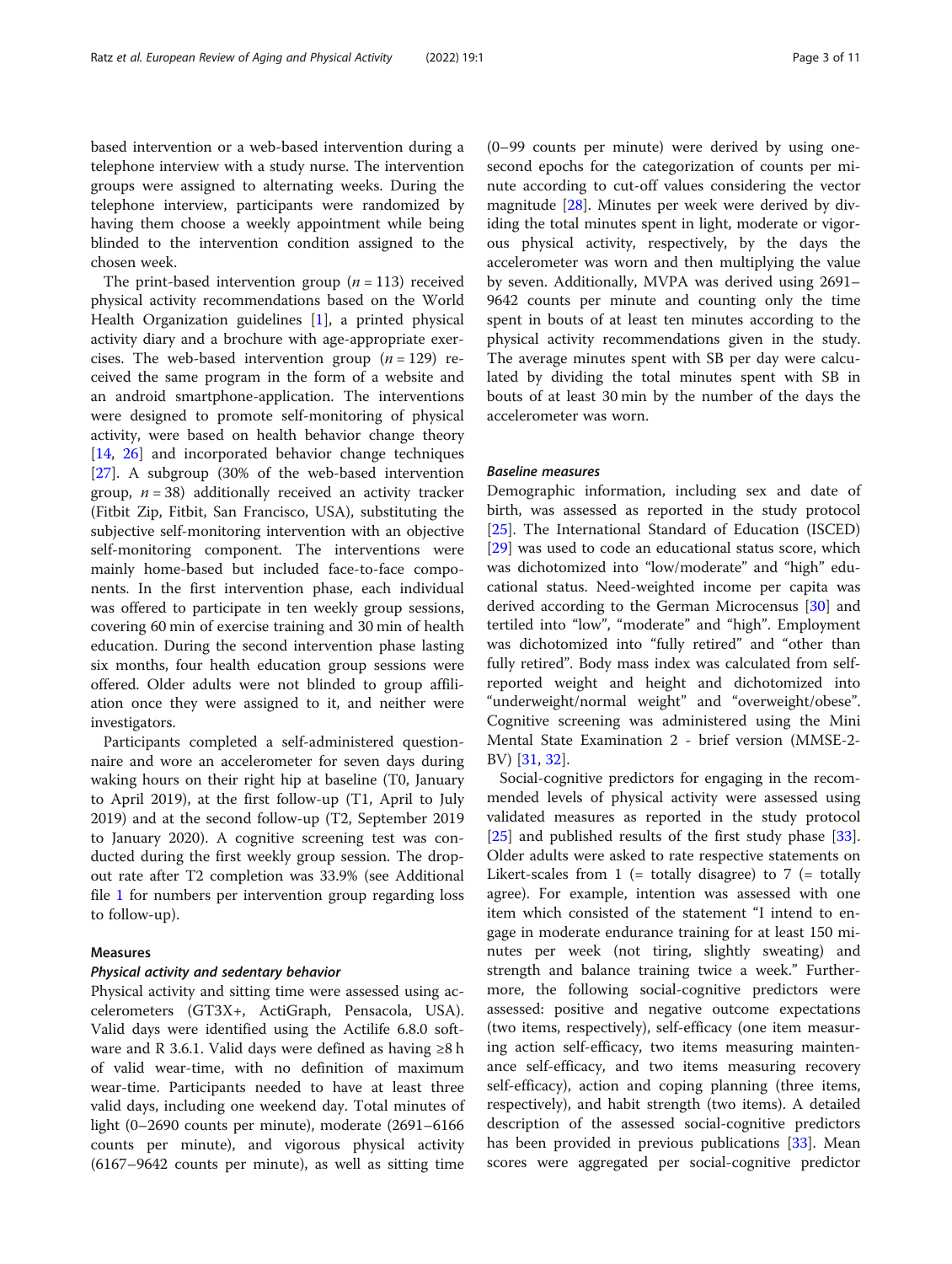(Cronbach's alpha ranged from .72 to .96) except for negative outcome expectations (Cronbach's alpha = .65).

#### Outcome and analysis sample definition

The primary outcome was minutes of MVPA in bouts of at least ten minutes per week, in line with the physical activity recommendations given to study participants. The secondary outcome was the average minutes spent sitting in at least 30-min bouts per day. Subgroups were not defined a-priori as this study's objective was the identification of unobserved subgroups in terms of latent trajectories (not directly observed). However, based on a systematic review on physical activity trajectories [\[21](#page-9-0)], the maximum possible number of trajectory classes was set to six, possibly including the following categories: increasing, stable high, stable sufficient, decreasing moderate, stable insufficient, and decreasing low physical activity.

Older adults were included in the analysis sample if they were cognitively healthy (MMSE-2-BV  $\geq$  13) and had existing values for the primary outcome on at least one timepoint. The inclusion value for the MMSE-2-BV was ≥15 originally, but it was changed to ≥13 based on previous studies [\[34,](#page-9-0) [35\]](#page-10-0). The analyzed sample ( $n = 215$ , see Additional file [1\)](#page-8-0) did not differ from the recruited sample, which was tested considering a set of sociodemographic, psychological and health-related characteristics (effect sizes were all < .20).

# Statistical analyses

## Latent trajectory analysis strategy

Finite mixture models were calculated using an expectation-maximization algorithm for maximum likelihood estimation of model parameters in Mplus version 8.4 [[36](#page-10-0)]. The best-fitting latent trajectory model was determined following the steps proposed by van der Nest et al. [\[17](#page-9-0)], and the recommendations provided by the Guidelines for Reporting on Latent Trajectory Studies (GRoLTS) Checklist [[37\]](#page-10-0). The slopes for the three timepoints were set to be 0, 2.66 and 8.35 – according to the median months the measurements lay apart. Latent class growth analysis (LCGA) was conducted to identify latent MVPA and SB trajectories, respectively. LCGA for SB was adjusted for wear-time, as the amount of time the accelerometer was worn correlated with SB.

Investigated fit indices to determine LCGA model fit were the Bayesian Information Criterion (BIC), Akaike's Information Criterion (AIC), and sample-size adjusted BIC (SABIC). An elbow plot of fit indices was created to visualize the point at which the decrease in fit indices became less in extent. The p-values of the Lo-Mendell-Rubin likelihood ratio test (LMR-LRT) and the bootstrapped likelihood ratio test (BLRT) were considered to

determine whether the respective model provided a better fit than the model with one class less. To validate the selected model, the minimum class size was evaluated with the cut-off at 5% and an entropy approaching 1.000 indicating higher certainty. The selected model was critically reviewed for clinical and theoretical plausibility and meaningfulness. The models were rerun using different starting values to ensure that the estimation did not result in local maxima. The dataset including the categorical variable indicating the latent trajectory class was exported to SPSS 26 (IBM Corp. Released 2019. IBM SPSS Statistics for Windows, Version 26.0. Armonk, NY: IBM Corp) to investigate changes within latent trajectory classes and associations with baseline social-cognitive predictors.

# Changes by Timepoint and activity-type and associations with social-cognitive predictors

To analyze whether a linear function could describe the data well, changes within the latent trajectory classes between the three timepoints were investigated using paired samples t-tests. Changes in MVPA, SB, light, moderate and vigorous physical activity were analyzed. Associations of latent trajectory class membership with social-cognitive predictors were investigated with independent samples t-tests. An investigation of socialcognitive indicators as predictors of latent trajectory class membership in logistic regression was deliberately omitted. Calculating odds ratios for social-cognitive indicators would provide information on the likelihood of belonging to a latent change trajectory given a one-unit increase in a social-cognitive indicator. Comparing the mean values between groups and testing for statistical significance between them, on the other hand, was deemed more relevant and more suitable with the aims of this manuscript.

## Missing data handling and interpretation of effects

Finite mixture models were calculated using fullmaximum likelihood estimation, as missing value analysis indicated that the precondition of data missing at random was met. For analyses of changes within latent trajectory classes and associations with baseline variables, missing values were imputed using multiple imputation with predictive mean matching. For imputed data, the mean and standard error (SE) were calculated to report continuous indicators by latent trajectory classes for each assessment timepoint. Cohen's d was calculated as a measure of effect size based on the pooled mean differences and standard deviations and Cramer's V was averaged across all datasets. All analyses were carried out under the intention-to-treat assumption. We would like to stress that the analyses of this exploratory study did not serve to evaluate intervention effectiveness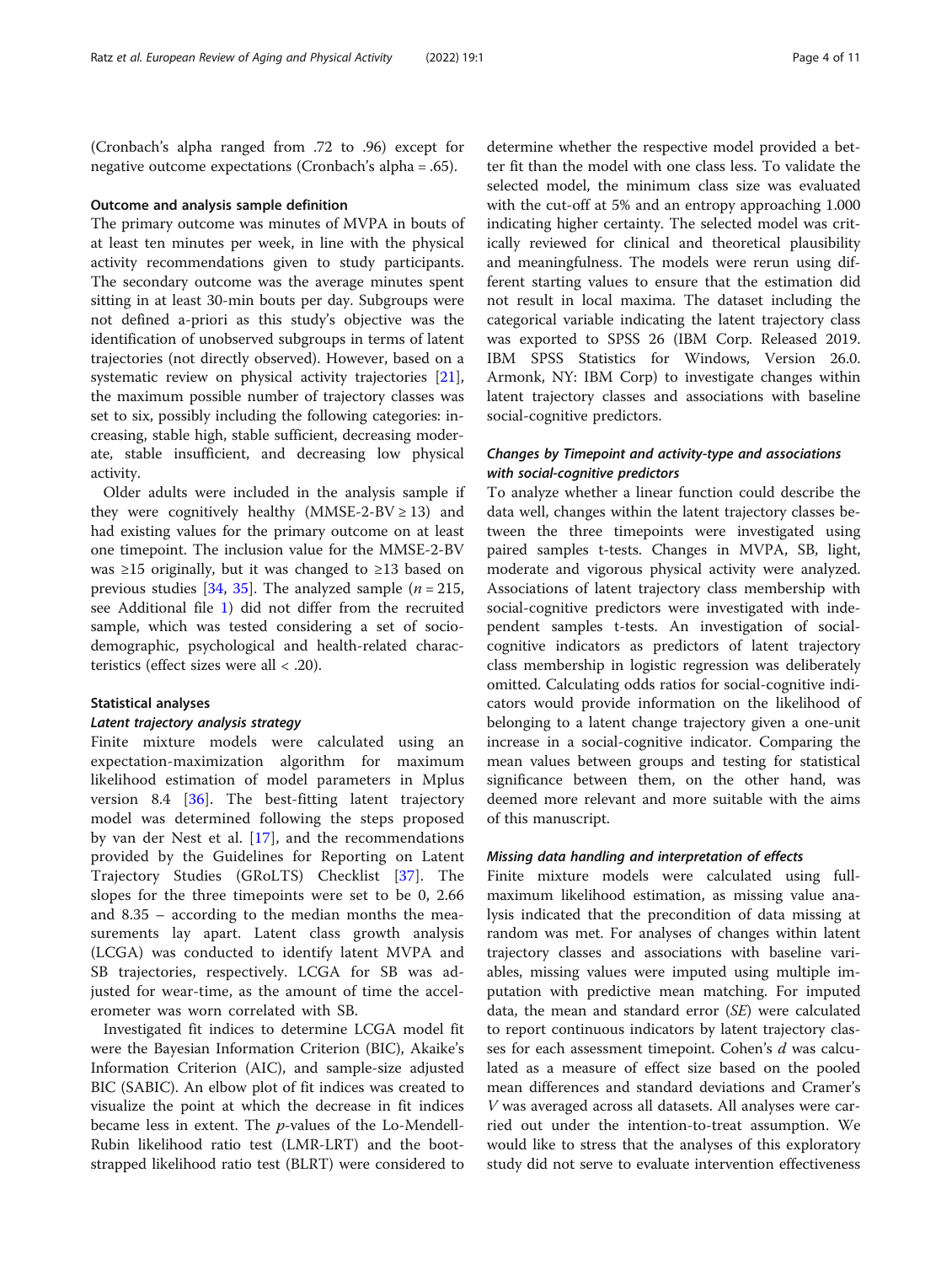by comparing web- and print-based components of the physical activity intervention. These primary outcomes are reported elsewhere [[38\]](#page-10-0). As primary outcome analyses showed that there was no substantial difference between the intervention groups in terms of effects on MVPA or SB [\[38\]](#page-10-0), the analyses reported here considered all intervention groups as a joint group under the assumption of no differential effect present between the intervention groups.

# Results

# Latent trajectory analyses

# Physical activity

The estimated mean minutes of MVPA per week in the initial growth curve model assuming just one latent change trajectory were  $M_{\text{T0}} = 83.45$ ,  $M_{\text{T1}} = 81.90$  and  $M_{T2}$  = 75.13. This slight downward trend in MVPA in the whole study sample has been discussed elsewhere [[38\]](#page-10-0).

A spaghetti plot displaying individual MVPA trajectories indicated some degree of variation in the trajectories, meaning the presence of underlying subgroups (data not shown). Therefore, the investigation of latent subgroups using LCGA was continued. The elbow plot (Additional file [2\)](#page-8-0) suggested that the decrease in fit indices became less steep after two classes. The BLRT  $p$ -value, however, remained significant. This phenomenon has been previously reported to occur in empirical studies [[37\]](#page-10-0). However, the smallest class contained less than 5% in the three-class solution. Thus, no further classes were added to the model. Based on the elbow plot (Additional file [2\)](#page-8-0), an entropy of .949 (Table 1) and high classification probabilities (Table 2), the two-class model was chosen.

The sample was comprised of a "stable insufficient MVPA" class and a "stable high MVPA" class. The "stable insufficient MVPA" class consisted of  $n = 197$  individuals with weekly mean  $(SE)$  MVPA = 59.23 (5.30) minutes at T0, 67.05 (6.34) minutes at T1 and 61.55

Table 2 Numbers, Proportions and Posterior Probabilities for the Latent Trajectory Classes

| <b>Latent Trajectory Class</b>         | Number      | <b>Posterior Probabilities</b> |                    |  |  |  |  |
|----------------------------------------|-------------|--------------------------------|--------------------|--|--|--|--|
|                                        | (%)         | Class 1                        | Class <sub>2</sub> |  |  |  |  |
| Moderate-to-vigorous physical activity |             |                                |                    |  |  |  |  |
| Stable high MVPA                       | 18 (8.37)   | 0924                           | 0076               |  |  |  |  |
| Stable insufficient MVPA               | 197 (91.63) | 0.007                          | 0.993              |  |  |  |  |
| Sedentary behavior                     |             |                                |                    |  |  |  |  |
| Increasing moderate SB                 | 152 (70.70) | 0.965                          | 0.035              |  |  |  |  |
| Decreasing high SB                     | 63 (29.30)  | 0119                           | 0.881              |  |  |  |  |

Note. MVPA moderate-to-vigorous physical activity, SB sedentary behavior

(7.64) minutes at T2. There was little, nonsignificant variation in MVPA between the timepoints and effect sizes were very small  $(p_{T0-T1} = .239, d = .09; p_{T1-T2} = .517,$  $d = .06$ ;  $p_{\text{T0-T2}} = .789$ ,  $d = .03$ ). Thus, the trajectory was labeled as stable over time at an insufficient level.

The "stable high MVPA" class consisted of  $n = 18$  individuals with weekly mean  $(SE)$  MVPA = 348.55 (39.01) minutes at T0, 254.78 (50.36) minutes at T1 and 245.29 (49.13) minutes at T2. The mean difference between T0 and T2 seemed large with roughly 100 min, yet the difference did not reach statistical significance and effect sizes were small  $(p_{\text{T0-T1}} = .127, d = .38; p_{\text{T0-T2}} = .137, d =$ .39). There was also no difference between T1 and T2  $(p_{T1-T2} = .876, d = .04)$ . Thus, the trajectory was labeled as stable over time at a high level.

# Sedentary behavior

LCGA suggested that there were two latent subgroups regarding trajectories in SB. The entropy for the twoclass solution was slightly below .800, but the elbow plot (Additional file [3\)](#page-8-0), likelihood ratio tests (Table 1) and classification probabilities (Table 2) provided sufficient evidence to select the two-class model.

The sample consisted of a "slightly decreasing high SB" class and a "slightly increasing moderate SB" class.

Table 1 Fit Statistics for the Latent Class Growth Analysis of Change Trajectories

| Class          | Log likelihood                         | <b>AIC</b> | <b>BIC</b> | <b>SABIC</b> | Entropy | smallest class % | <b>LMR-LRT</b> | <b>BLRT</b> |
|----------------|----------------------------------------|------------|------------|--------------|---------|------------------|----------------|-------------|
|                | Moderate-to-vigorous physical activity |            |            |              |         |                  |                |             |
|                | $-2949$                                | 5908       | 5925       | 5909         |         |                  |                |             |
| $\overline{2}$ | $-2872$                                | 5760       | 5787       | 5762         | 0.949   | 8.37             | .071           | < .001      |
|                | $-2846$                                | 5715       | 5752       | 5717         | 0.885   | 4.19             | .741           | < 0.001     |
|                | Sedentary behavior                     |            |            |              |         |                  |                |             |
|                | $-2963$                                | 5941       | 5965       | 5943         |         | -                |                |             |
| $\overline{2}$ | $-2907$                                | 5836       | 5873       | 5838         | 0.787   | 29.30            | 0.005          | < .001      |
| 3              | $-2877$                                | 5785       | 5836       | 5788         | 0.804   | 3.26             | 0.273          | < 0.001     |
|                |                                        |            |            |              |         |                  |                |             |

Note. Classes were consecutively added until the best fitting model was identified. The selected models are in boldface

AIC Akaike's information criterion, BIC Bayesian information criterion, SABIC sample size adjusted BIC, LMR-LRT p-value of Lo-Mendell-Rubin adjusted likelihood ratio test, BLRT p-value of bootstrap likelihood ratio test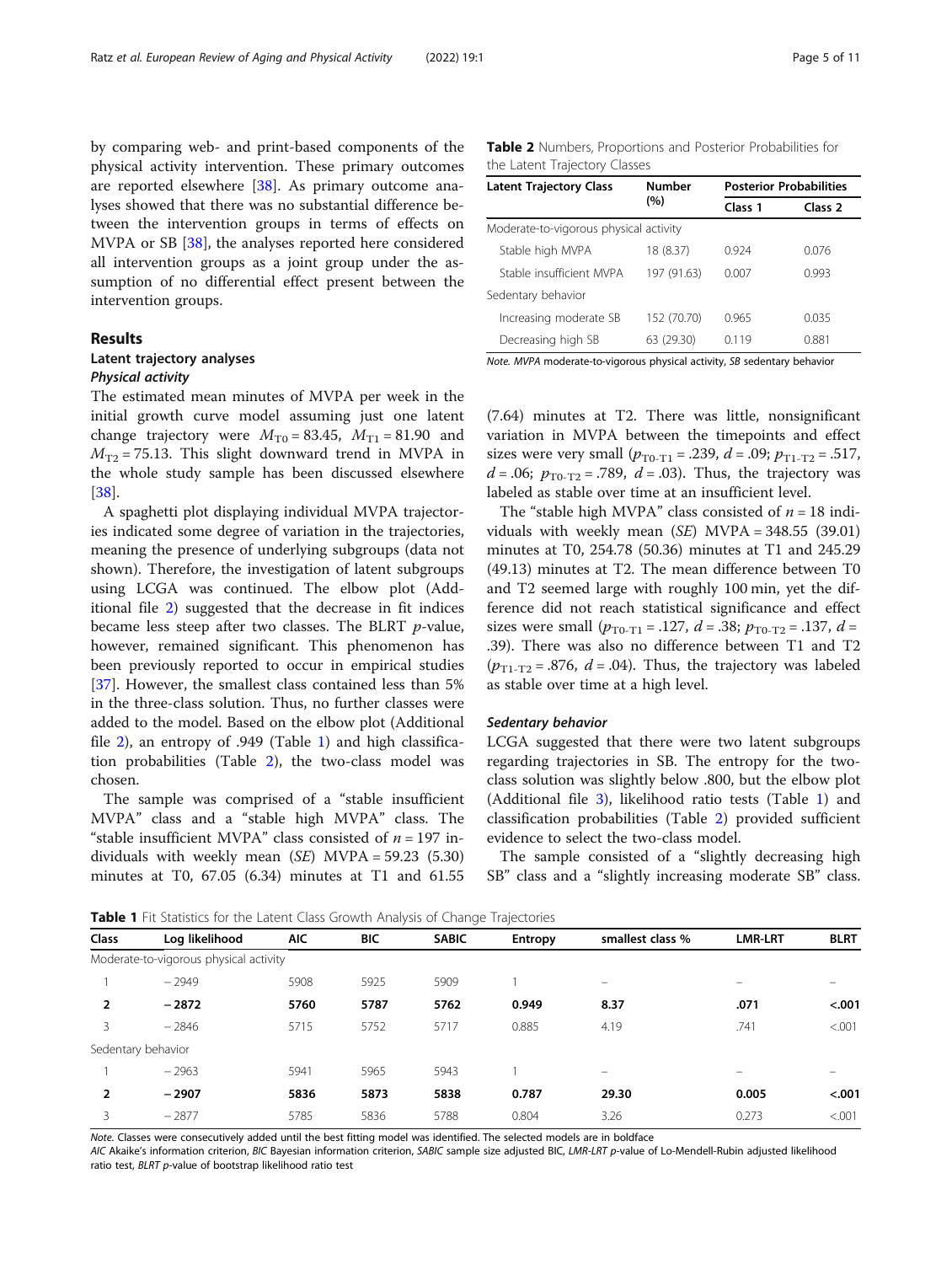<span id="page-5-0"></span>There were  $n = 63$  individuals in the "slightly decreasing" high SB" class, with daily mean  $(SE)$  SB = 475.67 (9.68) minutes at T0, 444.28 (16.02) minutes at T1 and 437.09 (17.19) minutes at T2. Thus, at all timepoints the mean sedentary time was exceeding seven hours per day. Yet, there was a statistically significant mean decrease in SB between T0 and T2 by roughly 39 min with a small effect size  $(p_{\text{TO-T2}} = .022, d = .36)$ . There was no significant difference between T0 and T1 ( $p_{\text{TO-T1}}$  = .073, d = .24) or between T1 and T2 ( $p_{T1-T2}$  = .720,  $d$  = .05).

The "slightly increasing moderate SB" class consisted of  $n = 152$  individuals with daily mean (SE) SB = 263.38 (5.93) minutes at T0, 256.82 (9.82) minutes at T1 and 284.58 (8.56) minutes at T2. At each timepoint, the mean sedentary time equaled between four and five hours per day. SB did not differ significantly between T0 and T1 ( $p_{\text{To-T1}}$  = .523, d = .08). It increased significantly

by roughly 21 min between T0 and T2  $(p_{T0-T2} = .019,$  $d = 0.27$ . The difference between T1 and T2 was also significant  $(p_{T1-T2} = .008, d = .30)$ . Yet, effect sizes were small.

# Changes within latent trajectories

In the "stable high MVPA" class, light physical activity seemed to increase at T1, but the difference in minutes was not significant by T2, with a moderate effect size  $(p_{\text{TO-T2}} = .590, \quad d = .59)$ . There were no significant changes in SB, moderate or vigorous physical activity. These findings support the assumption of stability across the study period (see Fig.  $1 \text{ A}$ ).

In the "stable insufficient MVPA" class, light physical activity increased significantly between T0 and T1  $(p_{\text{To-T1}} = .007, d = .22)$ , but this effect did not last until T2  $(p_{T0-T2} = .995, d = .001)$ . The same pattern was



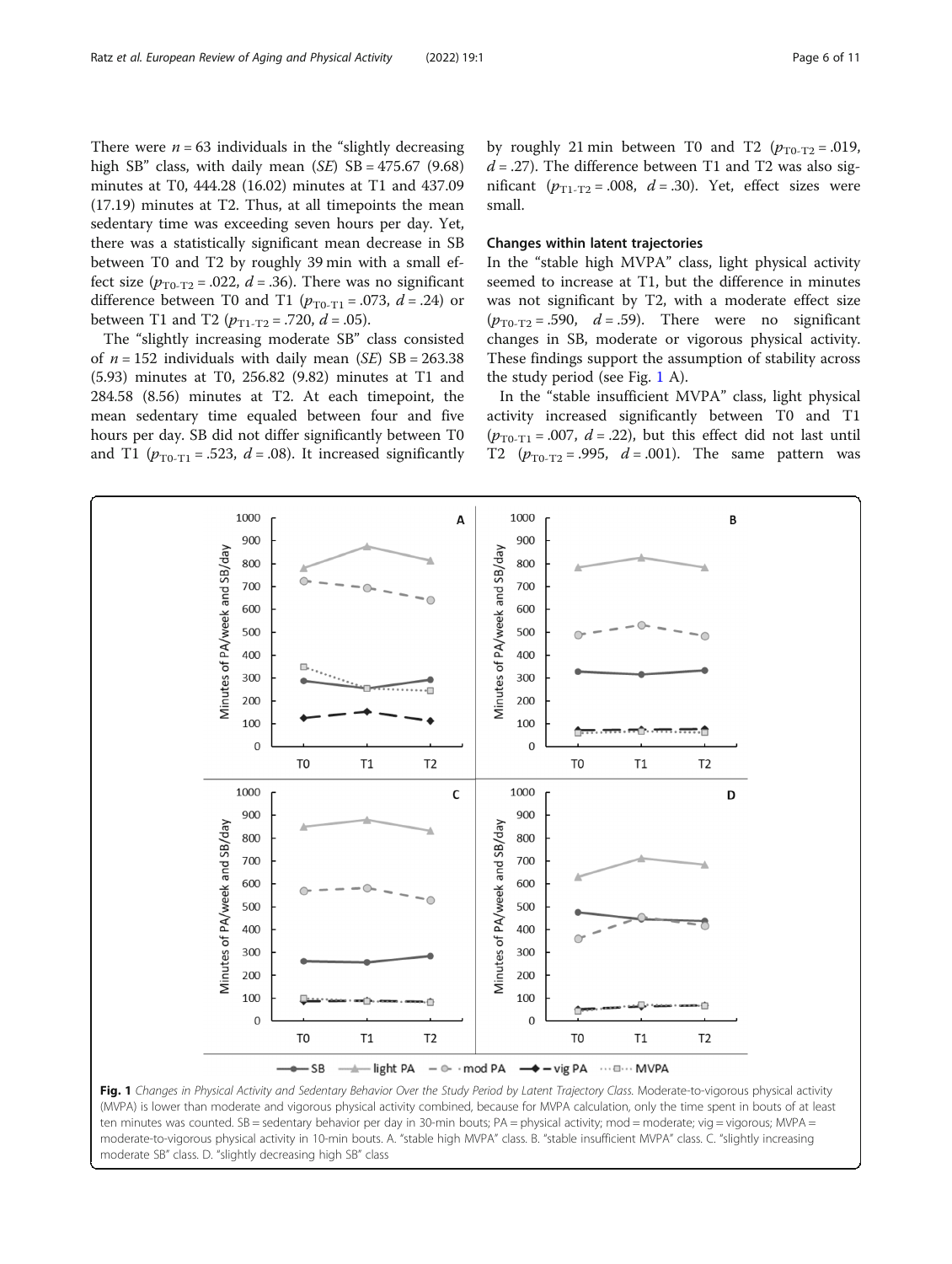observed for moderate physical activity. There were no significant changes in vigorous physical activity or SB. Thus, this trajectory was mainly characterized by stability over time (see Fig. [1](#page-5-0) B).

In the "slightly increasing moderate SB" class, there were no significant changes in MVPA, light, or vigorous physical activity, and very small effect sizes were noted. Moderate physical activity seemed to increase slightly at T1 but decreased significantly at T2 ( $p_{\text{TO-T1}}$  = .363, d = .08;  $p_{T1-T2} = .011$ ,  $d = .30$ ;  $p_{T0-T2} = .035$ ,  $d = .23$ ). This finding supported the assumption that this subgroup experienced a negative trajectory over time (see Fig. [1](#page-5-0) C).

For the "slightly decreasing high SB" class, findings supported the positive trajectory (see Fig. [1](#page-5-0) D). With a small effect size, MVPA increased significantly at T1, but the difference did not remain significant at T2  $(p_{\text{T0-T1}} = .024, d = .32; p_{\text{T0-T2}} = .120, d = .26)$ . However, significant increases between T0 and T2 were observed

in moderate  $(p_{T0-T2} = .011, d = .43)$ , and vigorous physical activity  $(p_{\text{T}_0} - 0.003, d = .49)$ .

# Associations between social-cognitive predictors and latent trajectories

Individuals in the "stable high MVPA" class reported significantly higher baseline levels of action planning compared to the "stable insufficient MVPA" class  $(d = .50)$ . None of the other included baseline socialcognitive predictors were significantly associated with latent MVPA change trajectory class membership (see Table 3). Only action self-efficacy significantly predicted membership of the SB trajectories, with the "slightly decreasing high SB" class reporting higher baseline levels of action self-efficacy compared to the "slightly increasing moderate SB" class  $(d = .33,$  see Table 3).

|  |  | Table 3 Associations of Latent Physical Activity and Sedentary Behavior Traiectory Classes with Baseline Characteristics |  |  |  |  |  |  |  |  |
|--|--|--------------------------------------------------------------------------------------------------------------------------|--|--|--|--|--|--|--|--|
|--|--|--------------------------------------------------------------------------------------------------------------------------|--|--|--|--|--|--|--|--|

|                                      | <b>Total</b>  |                                                        | Moderate-to-vigorous physical activity |                    | <b>Sedentary Behavior</b>    |                             |                    |  |
|--------------------------------------|---------------|--------------------------------------------------------|----------------------------------------|--------------------|------------------------------|-----------------------------|--------------------|--|
|                                      | $n = 215$     | Stable high<br>Stable insuff.<br>$n = 18$<br>$n = 197$ |                                        | <b>Effect size</b> | Increasing mod.<br>$n = 152$ | Decreasing high<br>$n = 63$ | <b>Effect size</b> |  |
| Social-cognitive predictors: M (SE)  |               |                                                        | Cohen's d                              |                    |                              | Cohen's d                   |                    |  |
| POE                                  | 6.24(0.08)    | 6.28(0.24)                                             | 6.24(0.09)                             | .03                | 6.20(0.10)                   | 6.35(0.14)                  | .13                |  |
| NOE - Takes too long                 | 3.72(0.18)    | 3.42(0.55)                                             | 3.75(0.19)                             | .16                | 3.67(0.20)                   | 3.84(0.30)                  | .08                |  |
| NOE - Too costly                     | 2.38(0.15)    | 1.92(0.41)                                             | 2.42(0.17)                             | .26                | 2.42(0.19)                   | 2.28(0.27)                  | .08                |  |
| Intention                            | 5.25(0.12)    | 5.29(0.42)                                             | 5.25(0.12)                             | .03                | 5.28(0.14)                   | 5.19(0.21)                  | .05                |  |
| Action S-E                           | 4.88(0.12)    | 5.11(0.29)                                             | 4.86(0.12)                             | .15                | 4.72 (0.14)                  | 5.27(0.22)                  | .33                |  |
| Maintenance S-E                      | 4.55(0.10)    | 4.83(0.31)                                             | 4.52(0.11)                             | .20                | 4.48(0.13)                   | 4.71(0.18)                  | .15                |  |
| Recovery S-E                         | 4.77(0.11)    | 4.47(0.33)                                             | 4.80(0.12)                             | .21                | 4.65(0.13)                   | 5.08(0.20)                  | .27                |  |
| Action planning                      | 4.49(0.15)    | 5.46 (0.43)                                            | 4.40 (0.16)                            | .50                | 4.50(0.17)                   | 4.46(0.19)                  | .02                |  |
| Coping planning                      | 3.81(0.13)    | 4.03(0.44)                                             | 3.79(0.14)                             | .12                | 3.82(0.16)                   | 3.78(0.25)                  | .02                |  |
| Habit strength                       | 3.03(0.14)    | 3.92(0.51)                                             | 2.94(0.15)                             | .47                | 3.08(0.17)                   | 2.90(0.26)                  | .08                |  |
| <b>Continuous Covariates: M (SE)</b> |               |                                                        |                                        |                    |                              |                             |                    |  |
| Age                                  | 68.44 (0.36)  | 67.50 (1.08)                                           | 68.53 (0.38)                           | .19                | 68.14 (0.41)                 | 69.17 (0.72)                | .20                |  |
| Wear-time (min/day)                  | 832.23 (5.60) | 816.26 (13.70)                                         | 833.69 (5.98)                          | .21                | 814.89 (6.54)                | 874.06 (8.86)               | .76                |  |
| Categorical covariates: n (%)        |               |                                                        | Cramer's V                             |                    |                              | Cramer's V                  |                    |  |
| Sex, female                          | 143 (66.5)    | 10(55.6)                                               | 133 (67.5)                             | .07                | 109 (71.7)                   | 34 (54.0)                   | .17                |  |
| ISCED, high                          | 118 (54.9)    | 12(66.7)                                               | 106 (53.8)                             | .07                | 86 (56.6)                    | 32 (50.8)                   | .05                |  |
| Fully retired                        | 124(57.7)     | 9(50.0)                                                | 115 (58.4)                             | .05                | 82 (53.9)                    | 42 (66.7)                   | .12                |  |
| Income                               |               |                                                        |                                        | .09                |                              |                             | .14                |  |
| moderate                             | 80 (37.2)     | 8(44.4)                                                | 74 (37.6)                              |                    | 52 (34.2)                    | 29(46.0)                    |                    |  |
| high                                 | 72 (33.5)     | 7(38.9)                                                | 63 (32.0)                              |                    | 56 (36.8)                    | 15(23.8)                    |                    |  |
| Overweight/obese                     | 123 (57.2)    | 9(50.0)                                                | 113 (57.4)                             | .04                | 77 (50.7)                    | 45 (71.4)                   | .19                |  |
| Group, web-based                     | 121 (56.3)    | 12(66.7)                                               | 109 (55.3)                             | .06                | 86 (56.6)                    | 35 (55.6)                   | .01                |  |

Note. Associations were tested on a univariate level using Chi<sup>2</sup>- or T-tests. Statistically significant differences (p-value <.05) are in bold

insuff. insufficient, ISCED International Standard of Education, M (SE) mean (standard error), mod. moderate, NOE negative outcome expectations, POE positive outcome expectations, S-E self-efficacy

Reference categories: male sex; low/moderate ISCED; other than fully retired; low income; underweight/normal weight; print-based intervention group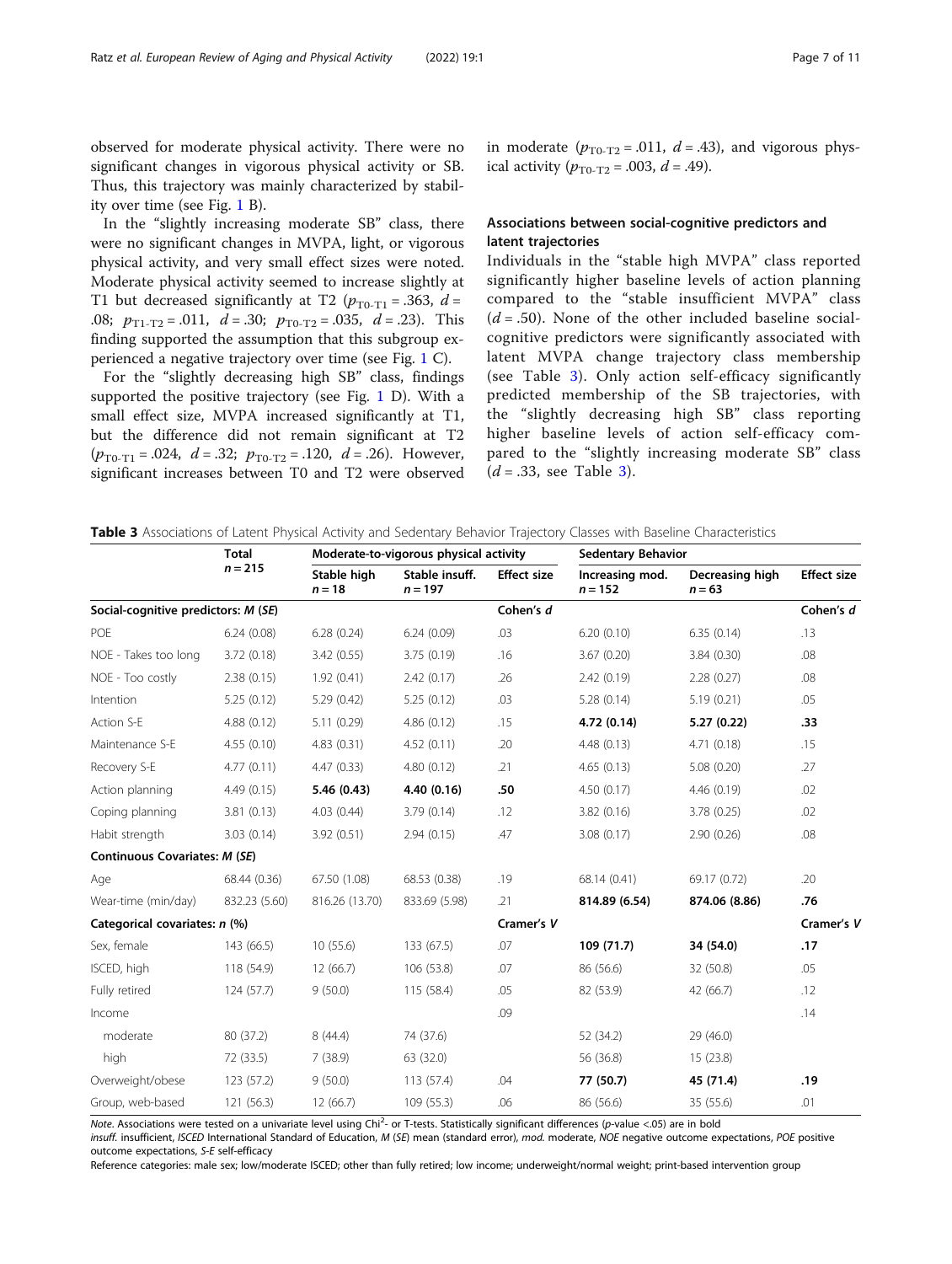# **Discussion**

The analyses reported in this study were conducted assuming that change in MVPA and SB occurs heterogeneously in a nine-month intervention study for the promotion of physical activity targeted at older adults. In line with this hypothesis, latent subgroups could be identified for each behavior: a "stable high MVPA" and a "stable insufficient MVPA" trajectory, as well as a "slightly decreasing high SB" and a "slightly increasing moderate SB" trajectory. Effect sizes were mostly small but might be clinically relevant. Contrary to the second hypothesis, social-cognitive variables at baseline were not significantly associated with the latent trajectories, except for action planning and action self-efficacy.

Individuals who were consistently sufficiently physically active during the study period had higher levels of action planning at baseline. Individuals who changed their behavior towards decreasing SB and increasing MVPA during the study period had higher levels of action self-efficacy at baseline. This finding matches theory [[13](#page-9-0)–[15](#page-9-0)]. Generally, physical activity interventions have been reported to be effective in older adults [\[7](#page-9-0)–[9,](#page-9-0) [39](#page-10-0)]. This study's assumption was that such a positive trajectory might be masked for the whole study sample in primary outcome analyses [\[38](#page-10-0)], but that it might occur in distinct latent subgroups. This phenomenon could be shown for individuals identified as belonging to the "slightly decreasing high SB" class, as they could significantly decrease sitting by approximately 40 min and increase moderate and vigorous physical activity by approximately 60 and 20 min, respectively. The latent MVPA trajectories, however, were both stable, as there was no significant change by the end of the study period, even though short-term increases may have been present at T1.

A potential explanation for the decline in physical activity after T1 could be the concurrent end of weekly group meetings which were only part of the first intervention phase. A longitudinal study has shown that exercise group membership predicted long-term physical activity engagement in older adults [[40](#page-10-0)]. In a groupbased randomized trial targeting older adults, exercise adherence was found to be associated with perceived group cohesion [\[41](#page-10-0)]. Several other findings reported here are corroborated by former studies. For example, a high prevalence of sitting for more than four hours per day is in line with previous research on SB in older adults [\[42](#page-10-0)]. According to a systematic review on physical activity trajectories during the life course, the inactivity trajectories seem to be more stable than the activity trajectories [[21\]](#page-9-0) which highlights the difficulty of promoting a behavior change in old age. This finding might also explain why an "increasing MVPA" trajectory could not be identified in this sample of rather inactive older

adults. In fact, there was a low proportion of very active older adults already at baseline. As the inclusion criteria allowed older adults to be either initially inactive or recently active, it is possible that the highly active individuals had started to be sufficiently physically active within the past year and were successful in turning their activity into a habit during the study period.

# Study strengths and limitations

The existence of three assessment points enabled the calculation of statistically advanced longitudinal mixture models, granting novel insights into latent trajectories in a physical activity intervention study targeted at older adults. The physical activity data were objectively assessed, which is an advantage over many studies assessing self-reported data.

However, the results of this study need to be interpreted carefully, acknowledging various methodological weaknesses. Only linear trends could be investigated as there were only three timepoints to be considered. Alternative functions, such as quadratic or cubic functions, might have fit the data better, but testing this was not possible as this requires more than three timepoints. Another major limitation of this study is its sample size and a missing power calculation, as the analyses presented here are only exploratory in nature. This has been described as a common concern in LCGA performed on intervention data [\[22](#page-9-0)]. Even though the selected finite mixture models converged successfully and provided theoretically and statistically plausible as well as meaningful results, the subgroup analyses suffered from low cell counts. It could therefore be argued that assessing the clinical utility of the observed model structure requires a larger sample size, even though it met the criterium of a minimum sample size of 200 participants [\[43](#page-10-0)]. Also, this study used a classify-analyze approach, which is criticized for not addressing the classification uncertainty when analyzing predictors of latent class membership [\[44](#page-10-0)]. However, this criticism was based on crosssectional and not developmental latent class analysis. Adding the social-cognitive predictors to the LCGA model, which is the suggested solution for crosssectional latent class analyses, was not feasible as any missing baseline values in social-cognitive predictors would have significantly reduced the analysis sample size.

It also needs to be noted that assessments took place in different seasons: T0 and T2 in fall/winter months and T1 in spring/summer months. The physical activity level of German community-dwelling older adults has been shown to be influenced by weather conditions on a cross-sectional level [\[45](#page-10-0), [46\]](#page-10-0). However, this association may have less relevance in longitudinal within-person changes. In latent class growth models testing within-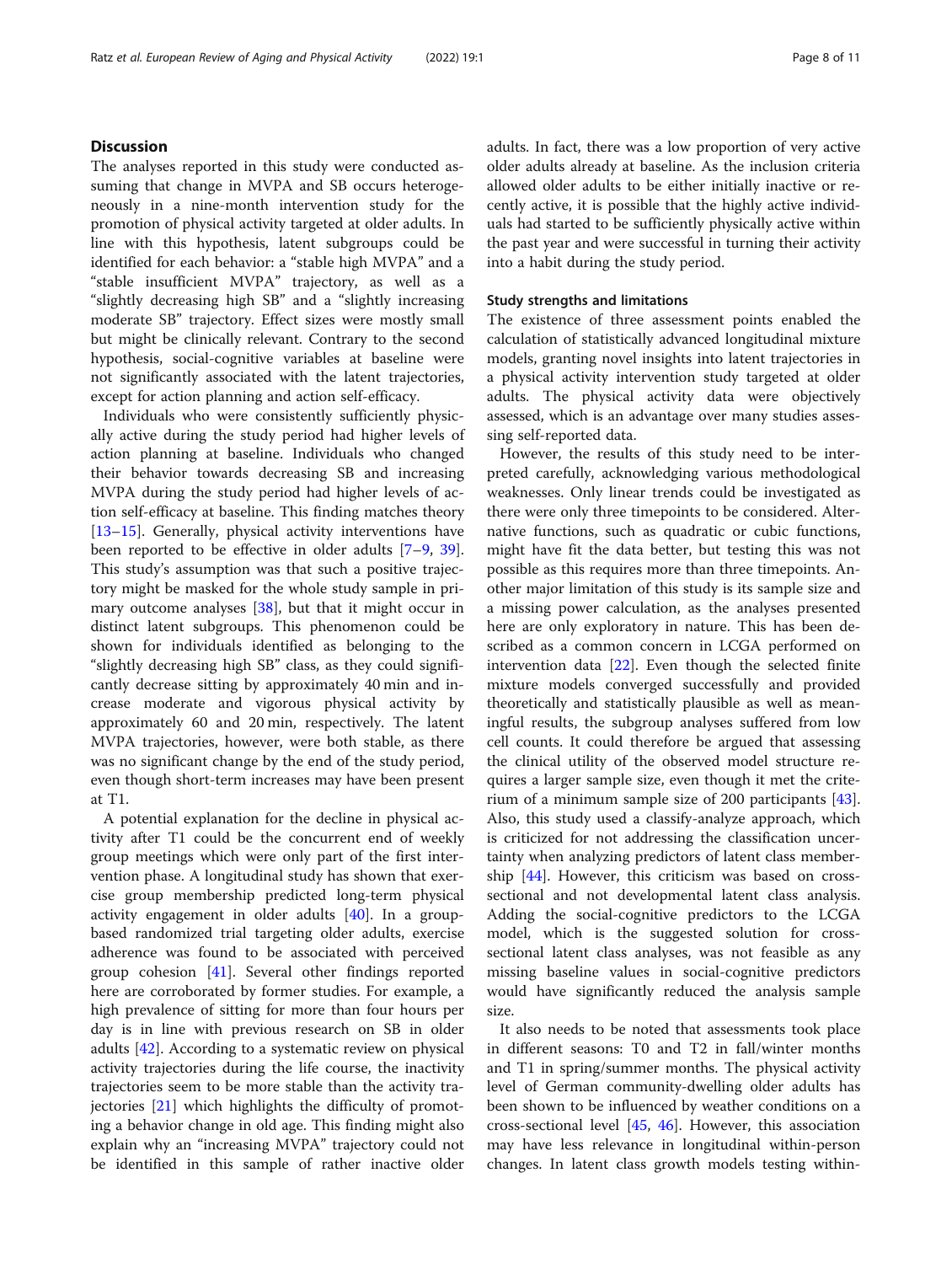<span id="page-8-0"></span>person changes in steps in a sample of women, for example, seasonal changes did not seem to account for a practically significant difference [\[47](#page-10-0)]. A recent study of German young and middle-aged adults has shown high variability in wearable usage between individuals, but non-significant main effects for weather conditions, suggesting that these external factors may be less relevant than individual factors in continuous use [[48](#page-10-0)]. Yet, it cannot be ruled out that increases in physical activity level at T1 were related to the assessment having taken place in spring or summer. Furthermore, social-cognitive predictors of behavior change were only assessed for physical activity as this was the intervention trial's target behavior, but not for sitting. Associations between SB trajectory class and social-cognitive predictors might, therefore, have been weak. These analyses could also be limited because they did not include the latest definition of MVPA according to the World Health Organization. They recently adapted their physical activity recommendations with the most significant modification being the removal of the ten-minute bout benchmark for MVPA [[49,](#page-10-0) [50\]](#page-10-0). This study, however, considered MVPA in bouts of at least ten minutes as the primary outcome variable, as this was the recommendation given to study participants. Lastly, the external validity of this study is limited in terms of the results stemming from a selected sample of older adults matching the rather strict inclusion criteria, that is, access to mobile technology, and absence of cognitive or health impairments.

# Conclusions

Identifying short-term physical activity trajectories in intervention studies can provide valuable insights on the change patterns in heterogenous study samples. Knowledge regarding baseline social-cognitive indicators associated with latent MVPA and SB trajectories (such as action self-efficacy and action planning) could be used in future research to better address the needs of particular latent trajectory classes. Theories on health behavior change may be utilized to identify distinct needs. However, research in this field is scarce and the advanced analyses require longitudinal studies with high methodological quality, including sufficiently long follow-up periods, repeated measurements, and a sufficient sample size.

This study contributes to the research field of longitudinal health behavior change by suggesting a more tailored approach. Promoting an increasing change trajectory in initially inactive older adults requires large efforts and calls for targeted intervention strategies. Findings propose that certain characteristics may serve as predictors of latent change trajectories and that researching this further can unveil distinct needs of

inactive individuals who are likely to belong to stable or decreasing change trajectories.

# Abbreviations

AIC: Akaike's information criterion; BIC: Bayesian information criterion; BLRT: Bootstrapped likelihood ratio test; GRoLTS: Guidelines for reporting on latent trajectory studies; HAPA: Health action process approach; ISCE D: International standard of education; LCGA: Latent class growth analysis; LMR-LRT: Lo-Mendell-Rubin likelihood ratio test; MMSE-2-BV: Mini mental state examination 2 - brief version; MVPA: Moderate-to-vigorous physical activity; SABIC: Sample-size adjusted Bayesian information criterion; SB: Sedentary behavior; SE: Standard error

# Supplementary Information

The online version contains supplementary material available at [https://doi.](https://doi.org/10.1186/s11556-021-00281-x) [org/10.1186/s11556-021-00281-x](https://doi.org/10.1186/s11556-021-00281-x).

#### Additional file 1 Flow Chart.

Additional file 2 Elbow Plot of Fit Statistics Based on Latent Class Growth Analysis of Physical Activity Change Trajectories. The point at which the information criterion value becomes stable, even if more classes are added, is used as indication of the solution best fitting the data.  $AIC =$ Akaike's information criterion; BIC = Bayesian information criterion; SABIC = sample size adjusted BIC.

Additional file 3 Elbow Plot of Fit Statistics Based on Latent Class Growth Analysis of Sedentary Behavior Change Trajectories. The point at which the information criterion value becomes stable, even if more classes are added, is used as indication of the solution best fitting the data.  $AIC =$ Akaike's information criterion; BIC = Bayesian information criterion;  $SABIC =$ sample size adjusted BIC.

#### Acknowledgements

We would like to thank Beate Schuette, Manuela Peters, and all student assistants, PhD students and team members who were involved in the phases of data collection and study management. The authors would also like to thank Nerma Pasic for proofreading this manuscript.

# Authors' contributions

SL, CRP and CVR acquired funding, conceived the study, and commented on previous versions of the manuscript. The first draft of the manuscript was written by TR. TR analyzed and interpreted the data. All authors designed the work and supervised data acquisition. All authors read and approved the final manuscript.

# Funding

This study was supported by research funding from the Federal Ministry of Education and Research (Bundesministerium für Bildung und Forschung (BMBF)) with the project numbers 01EL1822A, 01EL1822C, 01EL1822F, 01EL1822I. The funder had no involvement in the design of the study, in the collection, analysis, and interpretation of data, or in writing the manuscript. Open Access funding enabled and organized by Projekt DEAL.

# Availability of data and materials

The dataset analyzed during the current study is not publicly available as it contains indirect identifiers and consent for its publication could not be obtained, as this would violate confidentiality. The analyzed dataset is available from the corresponding author on reasonable request.

# Declarations

#### Ethics approval and consent to participate

Ethical approval for this study was obtained on July 3rd, 2018 from the Medical Association in Bremen (RA/RE-635). All procedures performed in studies involving human participants were in accordance with the ethical standards of the institutional and/or national research committee and with the 1964 Helsinki declaration and its later amendments or comparable ethical standards. All study participants were fully informed about the study and provided informed consent.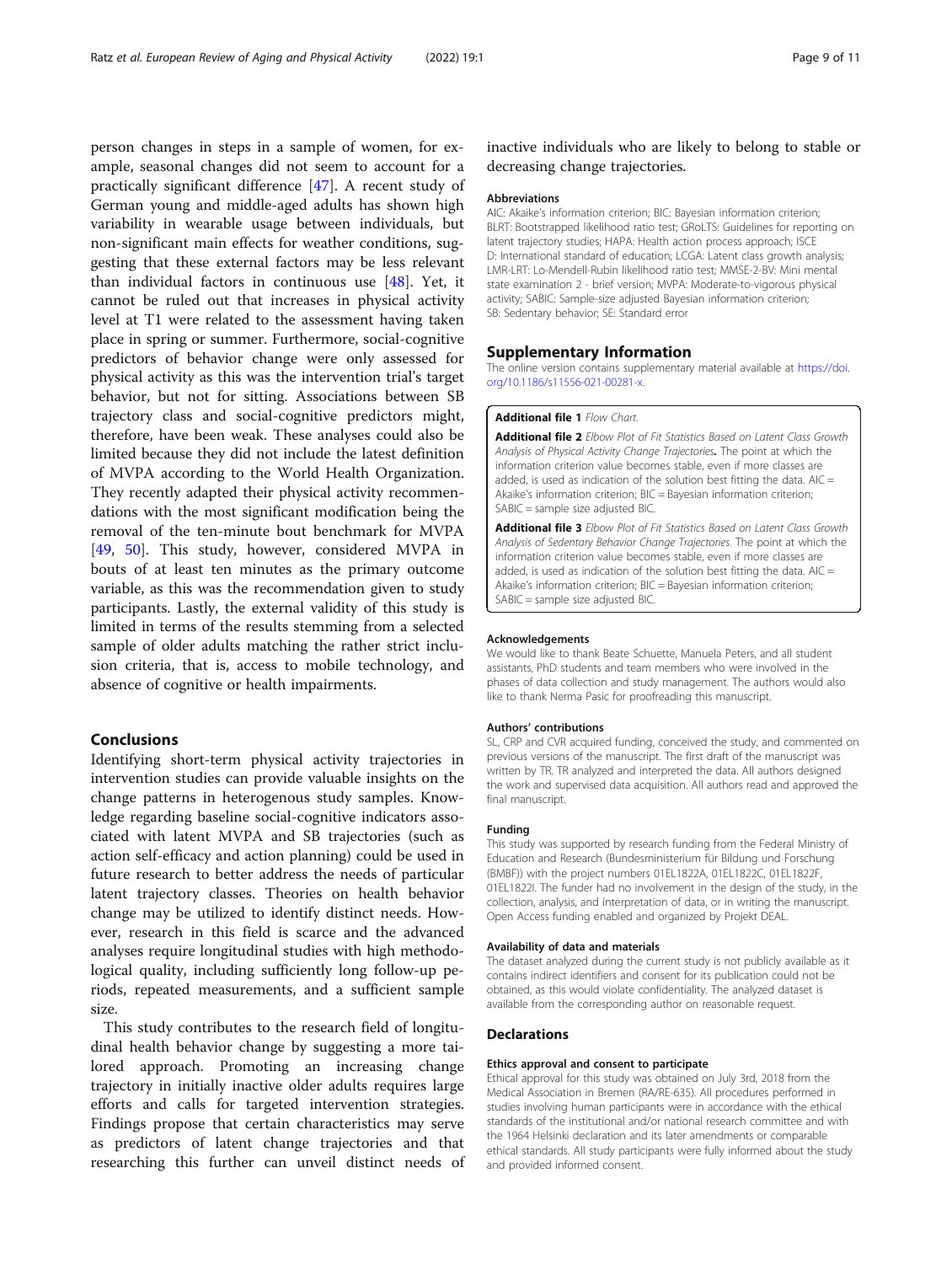# <span id="page-9-0"></span>Consent for publication

Not applicable.

#### Competing interests

The authors declare that they have no competing interests.

#### Author details

<sup>1</sup>Department of Psychology & Methods, Jacobs University Bremen, Bremen, Germany. <sup>2</sup>Institute of Medical Sociology, Centre for Health and Society, Medical Faculty, Heinrich Heine University Duesseldorf, Duesseldorf, Germany. <sup>3</sup>Department of Neuromotor Behavior and Exercise, Institute of Sport and Exercise Sciences, University of Muenster, Muenster, Germany.

# Received: 26 July 2021 Accepted: 8 December 2021 Published online: 05 January 2022

#### References

- 1. World Health Organization. Global recommendations on physical activity for health. Geneva: World Health Organization, Geneva; 2010.
- Lee I-M, Shiroma EJ, Lobelo F, Puska P, Blair SN, Katzmarzyk PT. Effect of physical inactivity on major non-communicable diseases worldwide: an analysis of burden of disease and life expectancy. Lancet. 2012;380(9838): 219–29. [https://doi.org/10.1016/S0140-6736\(12\)61031-9.](https://doi.org/10.1016/S0140-6736(12)61031-9)
- Guthold R, Stevens GA, Riley LM, Bull FC. Worldwide trends in insufficient physical activity from 2001 to 2016: a pooled analysis of 358 populationbased surveys with 1·9 million participants. Lancet Glob Health. 2018;6(10): e1077–86. [https://doi.org/10.1016/S2214-109X\(18\)30357-7.](https://doi.org/10.1016/S2214-109X(18)30357-7)
- 4. López-Valenciano A, Mayo X, Liguori G, Copeland RJ, Lamb M, Jimenez A. Changes in sedentary behaviour in European Union adults between 2002 and 2017. BMC Public Health. 2020;20(1):1206. [https://doi.org/10.1186/s12](https://doi.org/10.1186/s12889-020-09293-1) [889-020-09293-1.](https://doi.org/10.1186/s12889-020-09293-1)
- 5. Sperlich S, Beller J, Epping J, Tetzlaff J, Geyer S. Trends in self-rated health among the elderly population in Germany from 1995 to 2015 – the influence of temporal change in leisure time physical activity. BMC Public Health. 2020;20(1):113. <https://doi.org/10.1186/s12889-020-8218-7>.
- 6. Hamer M, Lavoie KL, Bacon SL. Taking up physical activity in later life and healthy ageing: the English longitudinal study of ageing. Br J Sports Med. 2014;48(3):239–43. [https://doi.org/10.1136/bjsports-2013-092993.](https://doi.org/10.1136/bjsports-2013-092993)
- 7. Kwan RYC, Salihu D, Lee PH, Tse M, Cheung DSK, Roopsawang I, et al. The effect of e-health interventions promoting physical activity in older people: a systematic review and meta-analysis. Eur Rev Aging Phys Act. 2020;17(1):7. [https://doi.org/10.1186/s11556-020-00239-5.](https://doi.org/10.1186/s11556-020-00239-5)
- 8. Sansano-Nadal O, Giné-Garriga M, Brach JS, Wert DM, Jerez-Roig J, Guerra-Balic M, et al. Exercise-based interventions to enhance long-term sustainability of physical activity in older adults: a systematic review and Meta-analysis of randomized clinical trials. Int J Environ Res Public Health. 2019;16(14):2527. [https://doi.org/10.3390/ijerph16142527.](https://doi.org/10.3390/ijerph16142527)
- Zubala A, MacGillivray S, Frost H, Kroll T, Skelton DA, Gavine A, et al. Promotion of physical activity interventions for community dwelling older adults: a systematic review of reviews. PLoS One. 2017;12(7):e0180902. [https://doi.org/10.1371/journal.pone.0180902.](https://doi.org/10.1371/journal.pone.0180902)
- 10. Stockwell S, Schofield P, Fisher A, Firth J, Jackson SE, Stubbs B, et al. Digital behavior change interventions to promote physical activity and/or reduce sedentary behavior in older adults: a systematic review and meta-analysis. Exp Gerontol. 2019;120:68–87. [https://doi.org/10.1016/j.exger.2019.02.020.](https://doi.org/10.1016/j.exger.2019.02.020)
- 11. Prochaska JO, DiClemente CC. Stages and processes of self-change of smoking: toward an integrative model of change. J Consult Clin Psychol. 1983;51(3):390–5. <https://doi.org/10.1037/0022-006X.51.3.390>.
- 12. Prochaska JO, DiClemente CC, Norcross JC. In search of how people change: applications to addictive behaviors. Am Psychol. 1992;47(9):1102– 14. <https://doi.org/10.1037/0003-066X.47.9.1102>.
- 13. Schwarzer R. Modeling health behavior change: how to predict and modify the adoption and maintenance of health behaviors. Appl Psychol. 2008; 57(1):1–29. [https://doi.org/10.1111/j.1464-0597.2007.00325.x.](https://doi.org/10.1111/j.1464-0597.2007.00325.x)
- 14. Schwarzer R, Lippke S, Luszczynska A. Mechanisms of health behavior change in persons with chronic illness or disability: the health action process approach (HAPA). Rehabil Psychol. 2011;56(3):161–70. [https://doi.](https://doi.org/10.1037/a0024509) [org/10.1037/a0024509](https://doi.org/10.1037/a0024509).
- 15. Zhang C-Q, Zhang R, Schwarzer R, Hagger MS. A meta-analysis of the health action process approach. Health Psychol. 2019;38(7):623–37. [https://doi.](https://doi.org/10.1037/hea0000728) [org/10.1037/hea0000728](https://doi.org/10.1037/hea0000728).
- 16. Pedersen C, Halvari H, Solstad BE, Bentzen M. Longitudinal trajectories of physical activity among employees participating in a worksite health promotion intervention: a latent class growth approach. Psychol Sport Exerc. 2019;43:311–20. [https://doi.org/10.1016/j.psychsport.2019.03.007.](https://doi.org/10.1016/j.psychsport.2019.03.007)
- 17. van der Nest G, Lima Passos V, Candel MJJM, van Breukelen GJP. An overview of mixture modelling for latent evolutions in longitudinal data: modelling approaches, fit statistics and software. Adv Life Course Res. 2020; 43:100323. [https://doi.org/10.1016/j.alcr.2019.100323.](https://doi.org/10.1016/j.alcr.2019.100323)
- 18. Berlin KS, Parra GR, Williams NA. An introduction to latent variable mixture modeling (part 2): longitudinal latent class growth analysis and growth mixture models. J Pediatr Psychol. 2014;39(2):188–203. [https://doi.org/10.1](https://doi.org/10.1093/jpepsy/jst085) [093/jpepsy/jst085.](https://doi.org/10.1093/jpepsy/jst085)
- 19. Pettee Gabriel K, Griswold ME, Wang W, Conway SH, Windham BG, Palta P, et al. Physical activity trajectories and subsequent fall risk: ARIC study. Prev Med. 2019;121:40–6. <https://doi.org/10.1016/j.ypmed.2019.02.007>.
- 20. Dishman RK, Vandenberg RJ, Motl RW, Nigg CR. Using constructs of the Transtheoretical model to predict classes of change in regular physical activity: a multi-ethnic longitudinal cohort study. Ann Behav Med. 2010; 40(2):150–63. <https://doi.org/10.1007/s12160-010-9196-2>.
- 21. Lounassalo I, Salin K, Kankaanpää A, Hirvensalo M, Palomäki S, Tolvanen A, et al. Distinct trajectories of physical activity and related factors during the life course in the general population: a systematic review. BMC Public Health. 2019;19(1):271. <https://doi.org/10.1186/s12889-019-6513-y>.
- 22. Lampousi A-M, Möller J, Liang Y, Berglind D, Forsell Y. Latent class growth modelling for the evaluation of intervention outcomes: example from a physical activity intervention. J Behav Med. 2021;44(5):622–9. [https://doi.](https://doi.org/10.1007/s10865-021-00216-y) [org/10.1007/s10865-021-00216-y](https://doi.org/10.1007/s10865-021-00216-y).
- 23. Sweet SN, Tulloch H, Fortier MS, Pipe AL, Reid RD. Patterns of motivation and ongoing exercise activity in cardiac rehabilitation settings: a 24-month exploration from the TEACH study. Ann Behav Med. 2011;42(1):55–63. <https://doi.org/10.1007/s12160-011-9264-2>.
- 24. Forberger S, Bammann K, Bauer J, Boll S, Bolte G, Brand T, et al. How to tackle key challenges in the promotion of physical activity among older adults (65+): The AEQUIPA network approach. J Environ Res Public Health. 2017;14(4):379. [https://doi.org/10.3390/ijerph14040379.](https://doi.org/10.3390/ijerph14040379)
- 25. Pischke CR, Voelcker-Rehage C, Peters M, Ratz T, Pohlabeln H, Meyer J, et al. Implementation and effects of information technology-based and printbased interventions to promote physical activity among communitydwelling older adults: Protocol for a randomized crossover trial. JMIR Research Protocols. 2020;9(4):e15168. <https://doi.org/10.2196/15168>.
- 26. Bandura A. Social cognitive theory of self-regulation. Organ Behav Hum Decis Process. 1991;50(2):248–87. [https://doi.org/10.1016/0749-5978\(91](https://doi.org/10.1016/0749-5978(91)90022-L) [\)90022-L.](https://doi.org/10.1016/0749-5978(91)90022-L)
- 27. Michie S, Richardson M, Johnston M, Abraham C, Francis J, Hardeman W, et al. The behavior change technique taxonomy (v1) of 93 hierarchically clustered techniques: building an international consensus for the reporting of behavior change interventions. Ann Behav Med. 2013;46(1):81–95. [https://](https://doi.org/10.1007/s12160-013-9486-6) [doi.org/10.1007/s12160-013-9486-6.](https://doi.org/10.1007/s12160-013-9486-6)
- 28. Sasaki JE, John D, Freedson PS. Validation and comparison of ActiGraph activity monitors. J Sci Med Sport. 2011;14(5):411–6. [https://doi.org/10.1016/](https://doi.org/10.1016/j.jsams.2011.04.003) [j.jsams.2011.04.003](https://doi.org/10.1016/j.jsams.2011.04.003).
- 29. Bundesamt S. Demographische standards. 17th ed. Wiesbaden: Statistisches Bundesamt; 2016.
- 30. Boehle M. Armutsmessung mit dem Mikrozensus: Methodische Aspekte und Umsetzung für Querschnitts- und Trendanalysen. Köln: GESIS – Leibniz-Institut für Sozialwissenschaften, Köln; 2015.
- 31. Folstein MF, Folstein SE, White T, Messer MA. MMSE-2: Mini-mental state examination. 2nd ed. Lutz, Florida: Psychological Assessment Resources, Inc., Lutz, Florida; 2010.
- 32. Folstein MF, Folstein SE, White T, Messer MA (2010) Mini-Mental State Examination, 2nd Edition™: German. [https://www.parinc.com/products/](https://www.parinc.com/products/pkey/242) [pkey/242.](https://www.parinc.com/products/pkey/242) Acccessed 3 Nov 2021.
- 33. Ratz T, Lippke S, Muellmann S, Peters M, Pischke CR, Meyer J, et al. Effects of two web‐based interventions and mediating mechanisms on stage of change regarding physical activity in older adults. Appl. Psychol. Health Well-Being. 2020;12(1):77-100. <https://doi.org/10.1111/aphw.12174>.
- 34. Van de Winckel A, De Patre D, Rigoni M, et al. Exploratory study of how cognitivemultisensory rehabilitation restores parietal operculum connectivity and improves upper limb movements in chronic stroke. Sci Rep. 2020;10(1): 20278. [https://doi.org/10.1038/s41598-020-77272-y.](https://doi.org/10.1038/s41598-020-77272-y)